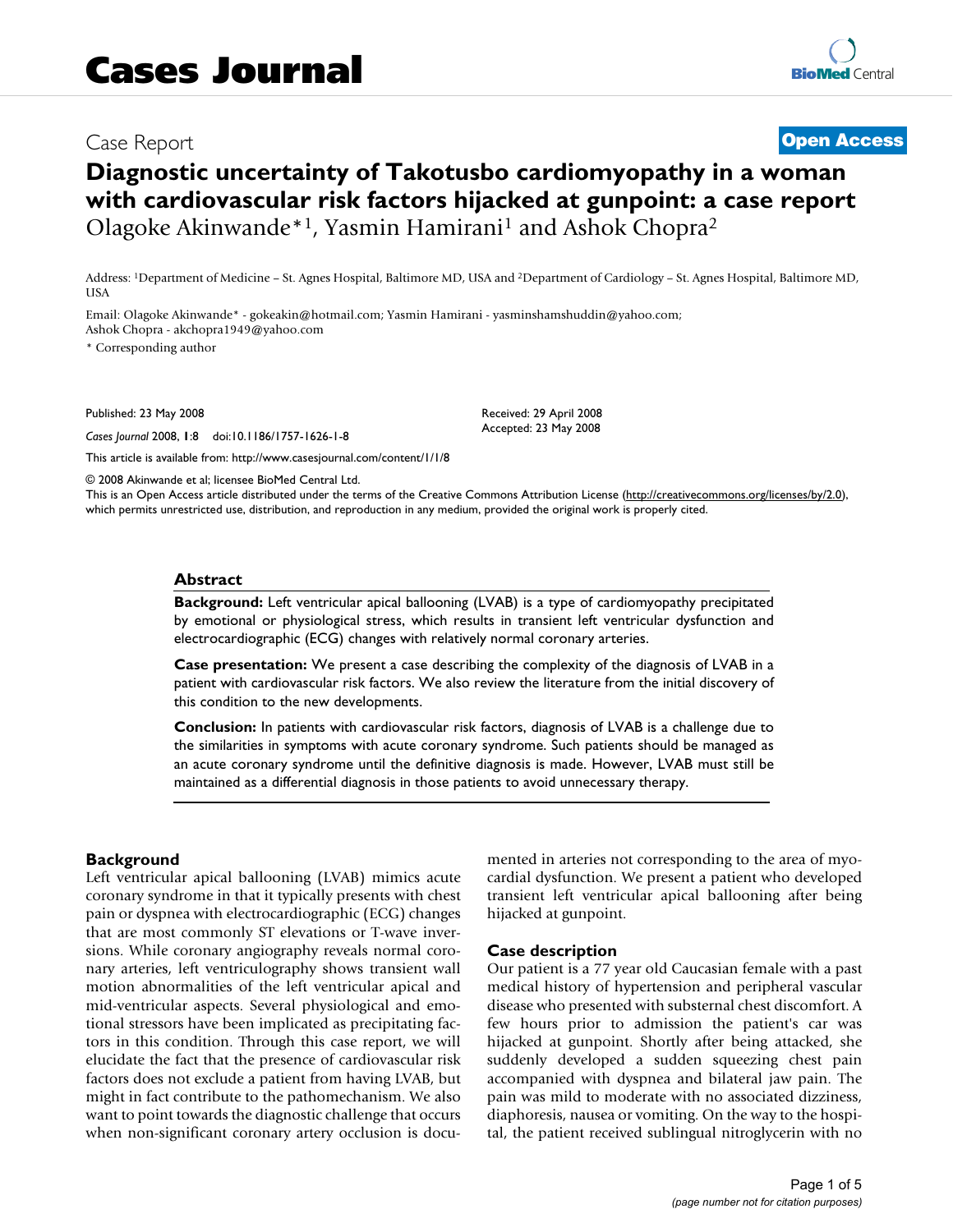relief. On arrival to the emergency department, her vital signs were within normal limits. On physical examination, no jugular venous distension or peripheral edema was noted. Her lung exam was normal. The cardiovascular exam revealed a tachycardia and normal S1 and S2 sounds. A systolic ejection murmur was appreciated at the apex with no radiation. No rubs or gallops were noted. ECG tracings revealed sinus tachycardia, non specific ST and T wave changes (see figure 1). Peak CK-MB and Troponin I levels were 12.3 ng/ml (0–4.9 ng/ml) and 3.8 ng/ ml (0–0.2 ng/ml) respectively. Serum chemistries and pro BNP were normal. The patient was given aspirin, nitroglycerin, eptifibatide, beta blockers and intravenous heparin and was scheduled for cardiac catherization. Coronary angiography revealed 70% stenosis of the right coronary artery (RCA) immediately beyond the ostium which did not correlate with the area of myocardial compromise. The remainder of the vessel was normal giving rise to standard right ventricular and acute marginal branches. The left coronary artery (LCA) and its branches showed no significant stenosis. Left ventriculography showed left ventricular dilatation and dysfunction, with an ejection fraction of 30%. The distal halves of the anterior and inferior wall adjoining the apex were akinetic while the proximal segments displayed normal contraction (figure 2). The patient improved dramatically within hours of the event and was discharged in two days on aspi-





rin, lisinopril, metoprolol and pravachol. Our patient improved dramatically the next day with normalization of her troponin I levels in 4 days. Two years later, the patient was re-evaluated with an echocardiogram which revealed normal left and right ventricular function with no wall



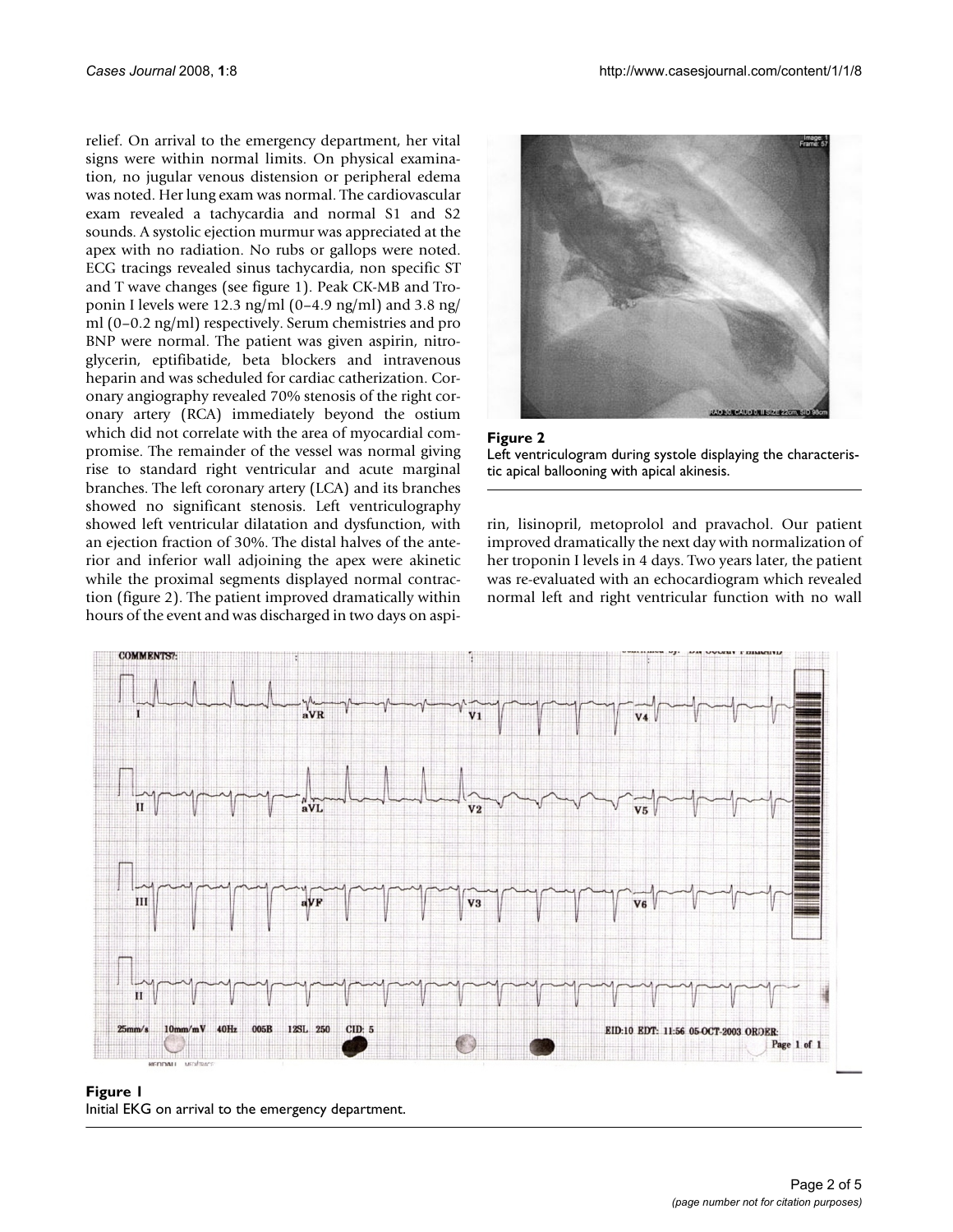motion abnormalities and an estimated ejection fraction of 60%.

# **Discussion**

Left ventricular apical ballooning (LVAB) is a type of cardiomyopathy characterized by transient wall motion abnormalities most commonly involving the apical and mid-ventricular portion of the ventricle. Patients typically present with findings similar to an acute coronary syndrome, but evaluation by cardiac catherization reveals non stenotic coronary arteries. Dote et al gave the moniker "Tako-tsubo" to this cardiomyopathy because the peculiar shape exhibited by the ventricle resembled a trap used in Japan to catch octopus [1]. One report estimated that about 2.2% of patients that present to the hospital with acute coronary syndrome (ACS) have LVAB. Most patients with LVAB are postmenopausal women, and the mean age is between 62 to 75 years [2,3]. The criteria for the diagnosis of LVAB is still ill-defined, however a systematic review by Bybee et al proposed the following criteria which includes: transient akinesis or dyskinesis of the apical and mid-ventricular segments in association with regional wall motion abnormalities that extend beyond the distribution of a single pericardial vessel, absence on angiography of obstructive coronary artery disease or evidence of acute plaque rupture, new ST segment elevation or T wave inversion on the ECG, and absence of recent significant head trauma, intracranial bleeding, pheochromocytoma, myocarditis, or hypertrophic cardiomyopathy [3].

The etiology of LVAB is not well understood. The discovery of "Takotsubo like" phenomena in patients with medical conditions that caused increase in plasma catecholamines such as pheochromocytoma and significant head trauma, suggested the role of elevated plasma catecholamines in the pathogenesis of LVAB [4,5]. At the molecular level, Ueyama et al. experimented with an animal model using rats and was able to reproduce the ECG and left ventriculogram findings. They were able to show transient up-regulation of immediate early genes in the perfused heart attributed to activation of alpha- and betaadrenoceptors [6]. Despite this laudable research milestone, the precise mechanism as to exactly how elevated plasma catecholamines leads to LVAB is yet to be determined.

Variants of LVAB syndrome with predominant mid-ventricular or basal involvement have been reported [7]. Perhaps the variations in regional wall motion observed in those variants and other entities involving excess catecholamines (pheochromocytoma and neurocardiogenic injury) relate more to differences in the anatomic location of cardiac adrenergic receptors, the degree of excess sympathetic activity involved or the differing susceptibilities to such sympathetic stimulation from individual to individual. Hypertrophic cardiomyopathy with apical aneurysm is another condition that could mimic LVAB anatomically [8].

The role of ischemia in the pathogenesis of LVAB was elucidated by nuclear studies which compared LVAB to acute myocardial infarction (AMI). Using 99mTc-tetrofosmin, 123I-BMIPP, and 123I-MIBG as markers for myocardial perfusion, myocardial fatty acid metabolism and myocardial sympathetic nerve function respectively, the study which measured myocardial perfusion scores displayed striking similarities in between the LVAB and the AMI groups in the acute phase (2–14 days). Complete normalization of myocardial perfusion scores was achieved after 3 months in the group with LVAB, but remained significantly abnormal in the group with AMI. These results suggested that LVAB was due to a stunned myocardium with a plausible role of ischemia as a causative mechanism [9]. Oddly, patients with LVAB are typically devoid of significant coronary artery stenosis on angiography. The theories explaining myocardial ischemia with a negative angiogram include epicardial coronary arterial spasms, microvascular spasms, impaired fatty acid metabolism, myocarditis, transient obstruction to LV outflow, catecholamine mediated myocardial dysfunction and acute coronary syndrome with spontaneous coronary recanalization [10,11]. The theory of spontaneous recanalization was suggested by Ibanez and colleagues in a paper in which they used intravascular ultrasound to examine coronary patency in five patients with LVAB. In all the patients they examined, they found evidence of disrupted plaques in the left anterior descending artery (LAD) in patients with LVAB which suggested the etiology of LVAB was probably due to ACS with early recanalization leading to myocardial stunning. Elevated catecholamines increased the propensity for plaque rupture and subsequent thrombus formation. This study was instrumental in illustrating that a negative angiogram does not rule out coronary artery disease in patients with LVAB [12].

Patients with LVAB commonly present with chest pain (67%) and/or dyspnea. ECG manifestations include STsegment elevation or depression most commonly in the precordial leads (V2 to V6), T-wave inversions (localized or diffuse), pathologic Q waves and prolonged Q-T intervals. Cardiac enzymes and brain type natriuretic peptide (BNP) are elevated in most patients with this condition. Echocardiography typically shows wall motion abnormalities including apical akinesis/dyskinesis, hyperkinesis of the basal segment (occasionally) and reduced ejection fractions. Coronary angiography shows coronary arteries devoid of any significant occlusive disease and left ventriculography reveals characteristic apical, midventricular, and sometimes basal wall motion abnormalities [13-16]. Cardiac magnetic resonance imaging usually shows lack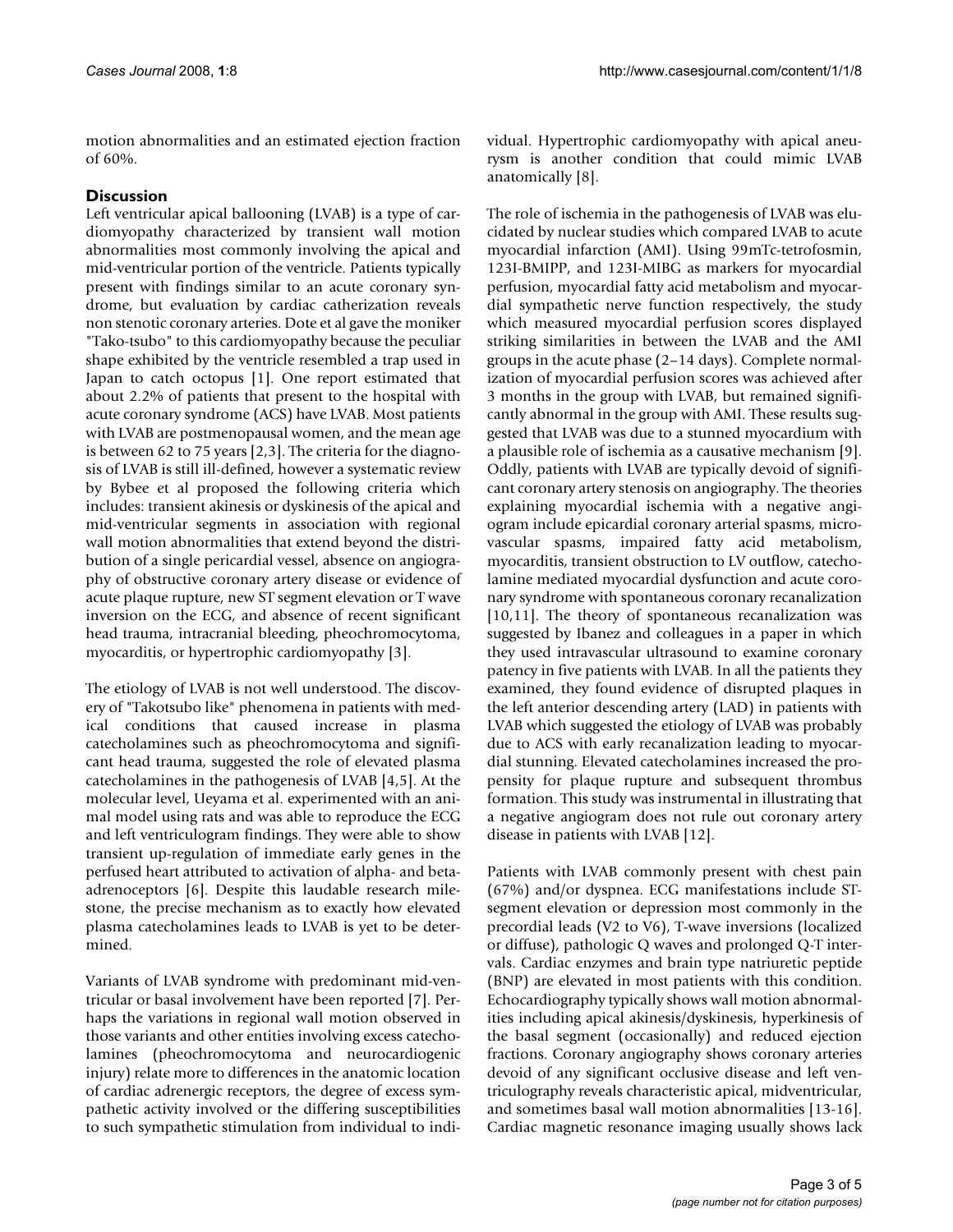of delayed gadolinium hyper-enhancement which indicates viability of the involved myocardium.

The prognosis of patients with LVAB is favorable. The mortality rate in the largest study we found  $(n = 88)$  was 1% [11]. Patients usually enjoy complete resolution of the cardiac structural abnormalities, but in some cases, sequelae such as mitral regurgitation, ventricular arrhythmias, cardiogenic shock and very rarely death may occur. Treatment for patients with LVAB is supportive with medications like diuretics, ACE inhibitors and beta-blockers depending on the symptomatology [3]. Patients who are in shock should undergo urgent echocardiography to determine if LVOT obstruction is present. If present, inotropes should be avoided as it might worsen the degree of obstruction. In these patients, beta blockers and fluid resuscitation (in the absence of pulmonary congestion) might be indicated. If obstruction is absent the patient might benefit from inotropes or intra-aortic balloon counterpulsation (IABP) [3,16,17]. In the event of life threatening arrhythmias, the implantation of a cardioverter-defibrillator has to be considered.

The timing of the emergence of our patient's symptoms coinciding with the emotion stressor caused by the car hijacking makes LVAB the most likely diagnosis. The presentation was typical; chest pain, dyspnea, ST and T wave anomalies, elevated cardiac enzymes, non-stenotic corresponding coronary arteries and a characteristic ventriculogram. A limitation to our case that made the diagnosis tougher is the fact that our patient was non compliant with immediate follow up after discharge, so we were unable to document wall motion abnormalities in the acute and subacute phases. However, in the chronic phase, wall motion abnormalities and ejection fraction by echocardiogram did normalize.

Another factor that adds to a more burdensome diagnosis is that the patient had significant stenosis of the RCA. But we argue that even though there was significant stenosis seen in the right coronary artery, the region of blood supply did not correspond to the zone of left ventricular dysfunction. The left coronary artery which supplied the dysfunctional myocardium showed no stenosis, but it is noteworthy that coronary angiography is not a sensitive enough modality to determine if occlusion with recanalization took place. Hence, even though our patient had a clear emotional stressor, we cannot completely rule out ACS with recanalization via angiography; perhaps this diagnosis might have been aided by the use of intravascular ultrasound. Nevertheless, we can speculate based on the paper by Ibanez et al that the emotional stressor might act in concert with a disrupted plaque to explain the pathomechanism of our patient's condition. This case illustrates the complexity of the diagnosis of this illdefined condition in this subset of patients.

# **Conclusion**

Patients that present with symptoms suggestive of ACS should be treated as such, due to the overlap in the management of both conditions. In patients with cardiovascular risk factors, ACS is more likely, however LVAB should also be considered in the differential. Good knowledge of this condition gives good prognostic insight for patient education and appropriate management tailoring.

# **Competing interests**

The authors declare that they have no competing interests.

### **Authors' contributions**

OA conceived the study, substantially involved in the acquisition of data, compilation of relevant literature, and drafted the preliminary and final manuscript.

YH was involved intellectually the revision, formatting and proofreading the manuscript.

AC cared for the patient, and was involved in the provisional and final diagnosis. He also reviewed the manuscript.

All authors have read and approved the final version of the manuscript

# **Consent**

Written informed patient consent was obtained from the patient for publication of this case report. A copy of this consent is available for the Editor-in-Chief upon request.

#### **References**

- 1. Dote K, Sato H, Tateishi H, Uchida T, Ishihara M: **[Myocardial stun](http://www.ncbi.nlm.nih.gov/entrez/query.fcgi?cmd=Retrieve&db=PubMed&dopt=Abstract&list_uids=1841907)[ning due to simultaneous multivessel coronary spasms: a](http://www.ncbi.nlm.nih.gov/entrez/query.fcgi?cmd=Retrieve&db=PubMed&dopt=Abstract&list_uids=1841907) [review of 5 cases.](http://www.ncbi.nlm.nih.gov/entrez/query.fcgi?cmd=Retrieve&db=PubMed&dopt=Abstract&list_uids=1841907)** *J Cardiol* 1991, **21:**203-14.
- 2. Bybee KA, Prasad A, Barsness GW, Lerman A, Jaffe AS, Murphy JG, Wright RS, Rihal CS: **[Clinical characteristics and thrombolysis](http://www.ncbi.nlm.nih.gov/entrez/query.fcgi?cmd=Retrieve&db=PubMed&dopt=Abstract&list_uids=15276100) [in myocardial infarction frame counts in women with tran](http://www.ncbi.nlm.nih.gov/entrez/query.fcgi?cmd=Retrieve&db=PubMed&dopt=Abstract&list_uids=15276100)[sient left ventricular apical ballooning syndrome.](http://www.ncbi.nlm.nih.gov/entrez/query.fcgi?cmd=Retrieve&db=PubMed&dopt=Abstract&list_uids=15276100)** *Am J Cardiol* 2004, **94:**343-6.
- 3. Bybee KA, Kara T, Prasad A, Lerman A, Barsness GW, Wright RS, Rihal CS: **[Systematic Review: Transient Left Ventricular Api](http://www.ncbi.nlm.nih.gov/entrez/query.fcgi?cmd=Retrieve&db=PubMed&dopt=Abstract&list_uids=15583228)[cal Ballooning: A syndrome That Mimics ST-Segment Eleva](http://www.ncbi.nlm.nih.gov/entrez/query.fcgi?cmd=Retrieve&db=PubMed&dopt=Abstract&list_uids=15583228)[tion Myocardial Infarction.](http://www.ncbi.nlm.nih.gov/entrez/query.fcgi?cmd=Retrieve&db=PubMed&dopt=Abstract&list_uids=15583228)** *Ann Intern Med* 2004, **141:**858-865.
- 4. Dujardin KS, McCully RB, Wijdicks EF, Tazelaar HD, Seward JB, McGregor CG, Olson LJ: **[Myocardial dysfunction associated](http://www.ncbi.nlm.nih.gov/entrez/query.fcgi?cmd=Retrieve&db=PubMed&dopt=Abstract&list_uids=11257562) [with brain death: clinical, echocardiographic, and pathologic](http://www.ncbi.nlm.nih.gov/entrez/query.fcgi?cmd=Retrieve&db=PubMed&dopt=Abstract&list_uids=11257562) [features.](http://www.ncbi.nlm.nih.gov/entrez/query.fcgi?cmd=Retrieve&db=PubMed&dopt=Abstract&list_uids=11257562)** *J Heart Lung Transplant* 2001, **20:**350-7.
- 5. Scott IU, Gutterman DD: **[Pheochromocytoma with reversible](http://www.ncbi.nlm.nih.gov/entrez/query.fcgi?cmd=Retrieve&db=PubMed&dopt=Abstract&list_uids=7572605) [focal cardiac dysfunction.](http://www.ncbi.nlm.nih.gov/entrez/query.fcgi?cmd=Retrieve&db=PubMed&dopt=Abstract&list_uids=7572605)** *Am Heart J* 1995, **130:**909-11.
- 6. Ueyama T: **[Emotional stress-induced Tako-tsubo cardiomyop](http://www.ncbi.nlm.nih.gov/entrez/query.fcgi?cmd=Retrieve&db=PubMed&dopt=Abstract&list_uids=15240400)[athy: animal model and molecular mechanism.](http://www.ncbi.nlm.nih.gov/entrez/query.fcgi?cmd=Retrieve&db=PubMed&dopt=Abstract&list_uids=15240400)** *Ann NY Acad Sci* 2004, **1018:**437-444.
- 7. Hurst RT, Askew JW, Reuss CS, Lee RW, Sweeney JP, Fortuin FD, Oh JK, Tajik AJ: **[Transient Midventricular Ballooning Syndrome, A](http://www.ncbi.nlm.nih.gov/entrez/query.fcgi?cmd=Retrieve&db=PubMed&dopt=Abstract&list_uids=16875987) [New Variant.](http://www.ncbi.nlm.nih.gov/entrez/query.fcgi?cmd=Retrieve&db=PubMed&dopt=Abstract&list_uids=16875987)** *J Am Coll Cardiol* 2006, **48:**579-583.
- 8. Zenovich Andrey G, Lesser John R, Casey Susan A, Maron Barry A: **[Hypertrophic Cardiomyopathy With Apical Aneurysm.](http://www.ncbi.nlm.nih.gov/entrez/query.fcgi?cmd=Retrieve&db=PubMed&dopt=Abstract&list_uids=15492326)** *Circulation* 2004, **110:**e450.